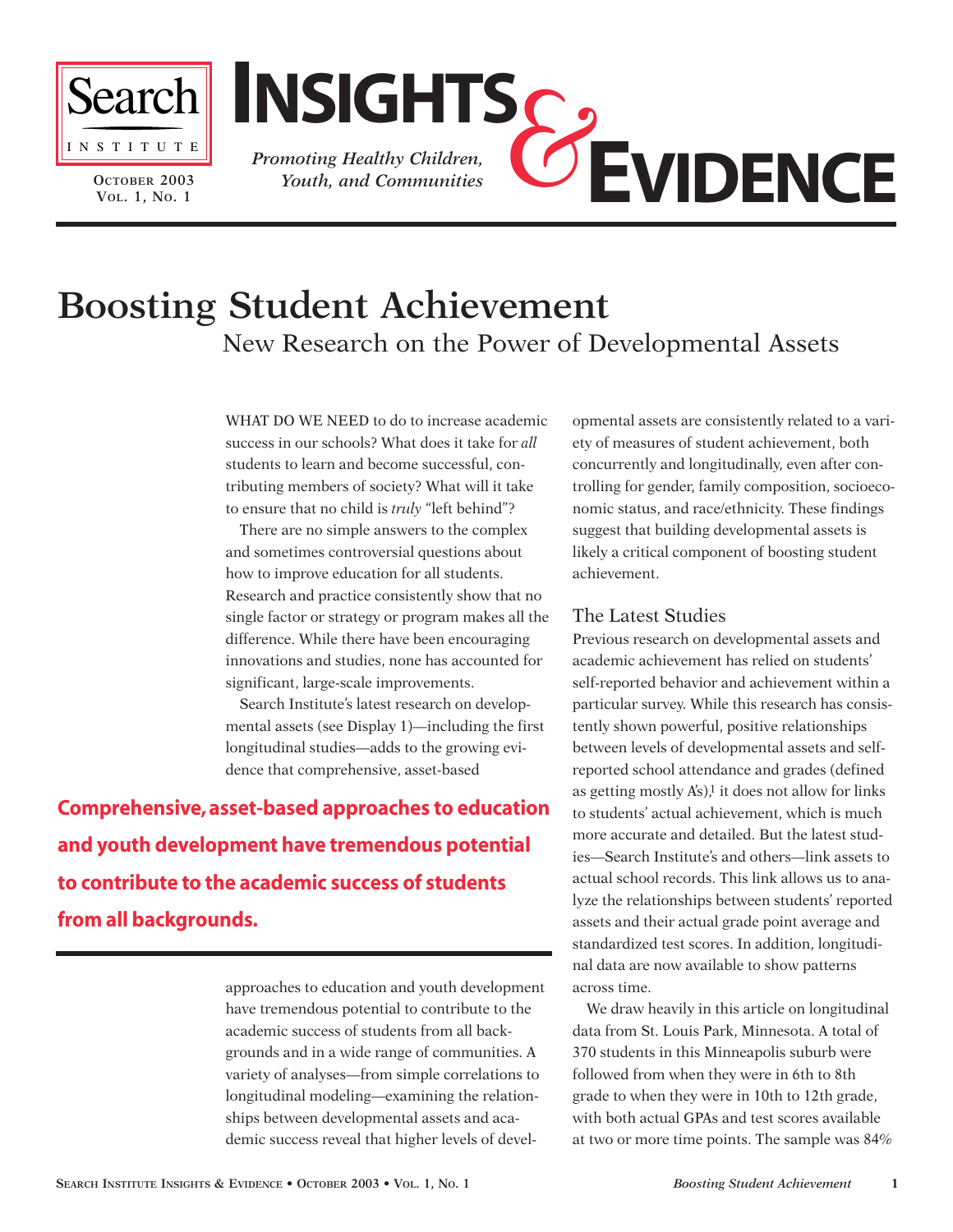#### **DISPLAY 1**

# **Search Institute's Framework of Developmental Assets**

This publication presents research on developmental assets, which are positive factors in young people, families, communities, schools, and other settings that have been found to be important in promoting young people's healthy development. Further details on developmental assets are available at www.search-institute.org/assets.

## **External Assets**

## **SUPPORT**

- 1. **Family support—**Family life provides high levels of love and support.
- 2. **Positive family communication—**Young person and her or his parent(s) communicate positively, and young person is willing to seek advice and counsel from parents.
- 3. **Other adult relationships—**Young person receives support from three or more nonparent adults.
- 4. **Caring neighborhood—**Young person experiences caring neighbors.
- 5. **Caring school climate—**School provides a caring, encouraging environment.
- 6. **Parent involvement in schooling—**Parent(s) are actively involved in helping young person succeed in school.

### **EMPOWERMENT**

- 7. **Community values youth—**Young person perceives that adults in the community value youth.
- 8. **Youth as resources—**Young people are given useful roles in the community.
- 9. **Service to others—**Young person serves in the community one hour or more per week.
- 10. **Safety—**Young person feels safe at home, at school, and in the neighborhood.

## **BOUNDARIES AND EXPECTATIONS**

- 11. **Family boundaries—**Family has clear rules and consequences and monitors the young person's whereabouts.
- 12. **School boundaries—**School provides clear rules and consequences.
- 13. **Neighborhood boundaries—**Neighbors take responsibility for monitoring young people's behavior.
- 14. **Adult role models—**Parent(s) and other adults model positive, responsible behavior.
- 15. **Positive peer influence—**Young person's best friends model responsible behavior.
- 16. **High expectations—**Both parent(s) and teachers encourage the young person to do well.

### **CONSTRUCTIVE USE OF TIME**

- 17. **Creative activities—**Young person spends three or more hours per week in lessons or practice in music, theater, or other arts.
- 18. **Youth programs—**Young person spends three or more hours per week in sports, clubs, or organizations at school and/or in the community.
- 19. **Religious community—**Young person spends one or more hours per week in activities in a religious institution.
- 20. **Time at home—**Young person is out with friends "with nothing special to do"two or fewer nights per week.

## **Internal Assets**

## **COMMITMENT TO LEARNING**

- 21. **Achievement motivation—**Young person is motivated to do well in school.
- 22. **School engagement—**Young person is actively engaged in learning.
- 23. **Homework—**Young person reports doing at least one hour of homework every school day.
- 24. **Bonding to school—**Young person cares about her or his school.
- 25. **Reading for pleasure—**Young person reads for pleasure three or more hours per week.

## **POSITIVE VALUES**

- 26. **Caring—**Young person places high value on helping other people.
- 27. **Equality and social justice—**Young person places high value on promoting equality and reducing hunger and poverty.
- 28. **Integrity—**Young person acts on convictions and stands up for her or his beliefs.
- 29. **Honesty—**Young person "tells the truth even when it is not easy."
- 30. **Responsibility—**Young person accepts and takes personal responsibility.
- 31. **Restraint—**Young person believes it is important not to be sexually active or to use alcohol or other drugs.

## **SOCIAL COMPETENCIES**

- 32. **Planning and decision making—**Young person knows how to plan ahead and make choices.
- 33. **Interpersonal competence—**Young person has empathy, sensitivity, and friendship skills.
- 34. **Cultural competence—**Young person has knowledge of and comfort with people of different cultural/racial/ethnic backgrounds.
- 35. **Resistance skills—**Young person can resist negative peer pressure and dangerous situations.
- 36. **Peaceful conflict resolution—**Young person seeks to resolve conflict nonviolently.

## **POSITIVE IDENTITY**

- 37. **Personal power—**Young person feels he or she has control over "things that happen to me."
- 38. **Self-esteem—**Young person reports having a high self-esteem.
- 39. **Sense of purpose—**Young person reports that "my life has a purpose."
- 40. **Positive view of personal future—**Young person is optimistic about her or his personal future.

Copyright © 1997 by Search Institute, 615 First Avenue NE, Suite 125, Minneapolis, MN 55413; 800-888-7828; www.search-institute.org.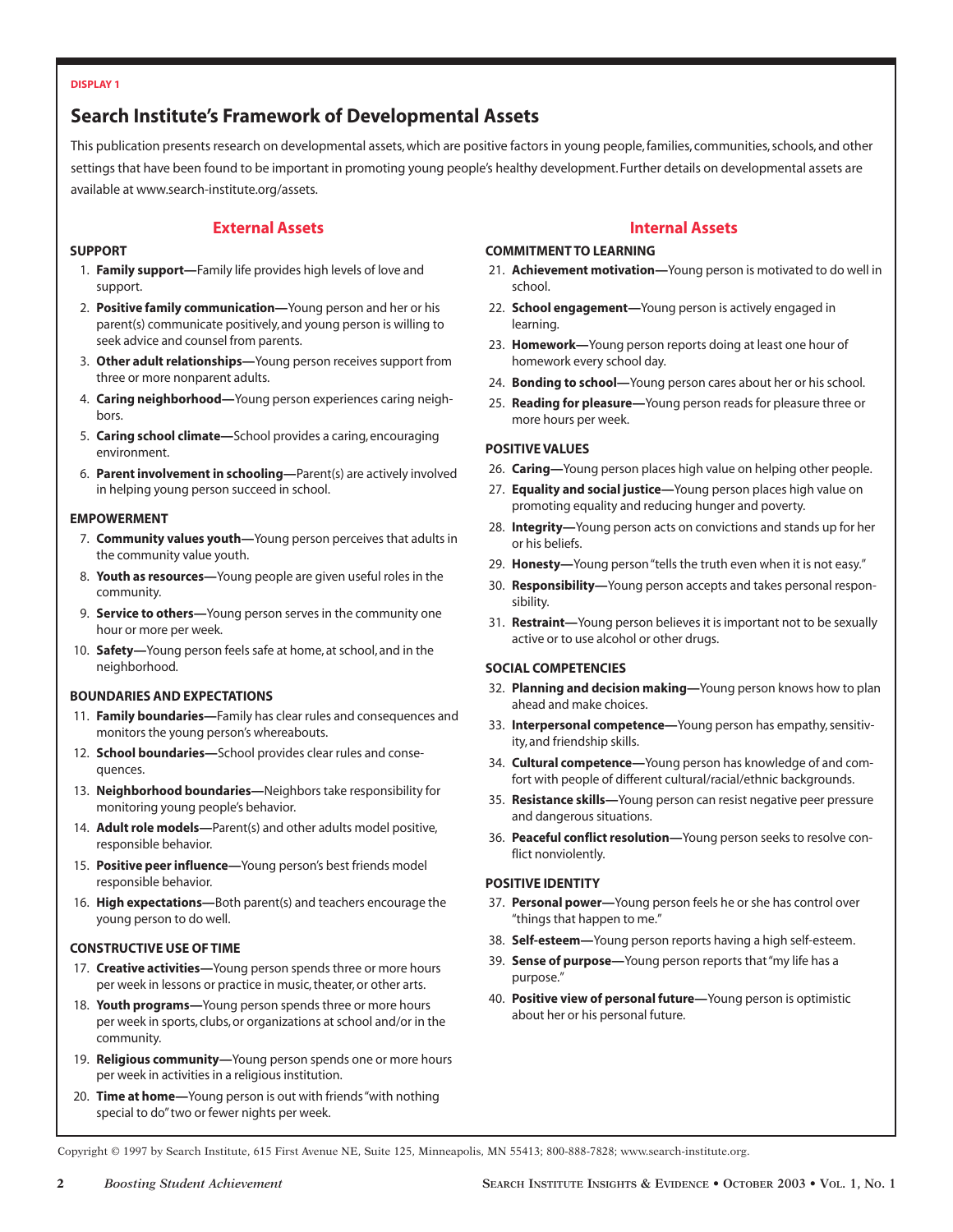white, and more than half of the students' mothers and fathers had graduated from college, so not all the findings may be generalizable to more diverse samples. Nevertheless, the results are especially important, since this is the first study enabling us to look at the assets-achievement relationship over time.

# Clear Connections Between Assets and GPA

The evidence is consistent and clear: A higher level of assets uniquely contributes to GPA—both concurrently and longitudinally. When we look at research on students in a given year, we clearly see that students with more assets also have a higher GPA. In St. Louis Park, we found significant correlations of .35 (girls) and .45 (boys) between the number of assets and GPA.2, 3

As shown in Figure 1, the average GPA for students with 0 to 10 assets was 2.1, going up steadily with each increase in the level of assets. Similarly, among a demographically comparable sample of 115 Colorado Springs 9th to 12th graders, students in the two lowest asset levels (0–10 and 11–20 assets) had 1999 GPAs of 3.0, compared to GPAs of 3.7 for students in the two highest asset levels (21–30 and 31–40 assets).



The positive relationship between *current* asset levels and *future* academic achievement also is striking. For example, students in the two highest asset levels in Colorado Springs in 1999 still had the same GPA one year later of 3.7, but students in the lowest two asset levels had fallen from a GPA of 3.0 to 2.8.

Even more striking (because the St. Louis Park longitudinal study had a three-year time frame), the more assets St. Louis Park students reported in 1998, the higher their GPA *three years* later. Those with 0 to 10 assets in 1998 had, on aver-

# in 2001. In comparison, students with 31 to 40 assets in 1998 had, on average, a 3.3 GPA in 2001, slightly better than their 3.2 from 1998 (Figure 2). Put another way, the difference in academic performance three years later between those who had very few assets (0–10) in 1998 and those who were asset rich  $(31-40)$  is equal to the difference between a C and a B+ average. These relationships

age, the same 2.1 GPA

reflect moderate and significant correlations (ranging from the low .20s to the high .30s) between the total number of assets in 1998 and GPA in 2001. Even when we controlled for the strong effect of earlier GPA on later GPA, the relationship between 1998 asset level and 2001 GPA in St. Louis Park remained statistically significant. (The same relationship also held true between 1999 asset level and 2000 GPA in Colorado Springs.) As shown in Display 2, these kinds of relationships are as powerful as—if not more than—those found when examining other educational reform approaches.

These samples were not sufficiently diverse to determine whether these results would be comparable across different demographic groups of students. But in Search Institute's more diverse aggregate dataset,4 demographic factors explained only half as much of school success (6%) as did developmental assets (12%). When we controlled statistically for the effects of gender, family composition, socioeconomic status, or race/ethnicity, the same results occurred: Students with more assets reported higher

## **FIGURE 2**





*N* = 325 6th- to 12th-grade students in St. Louis Park, Minnesota; longitudinal data from 1998, 2001.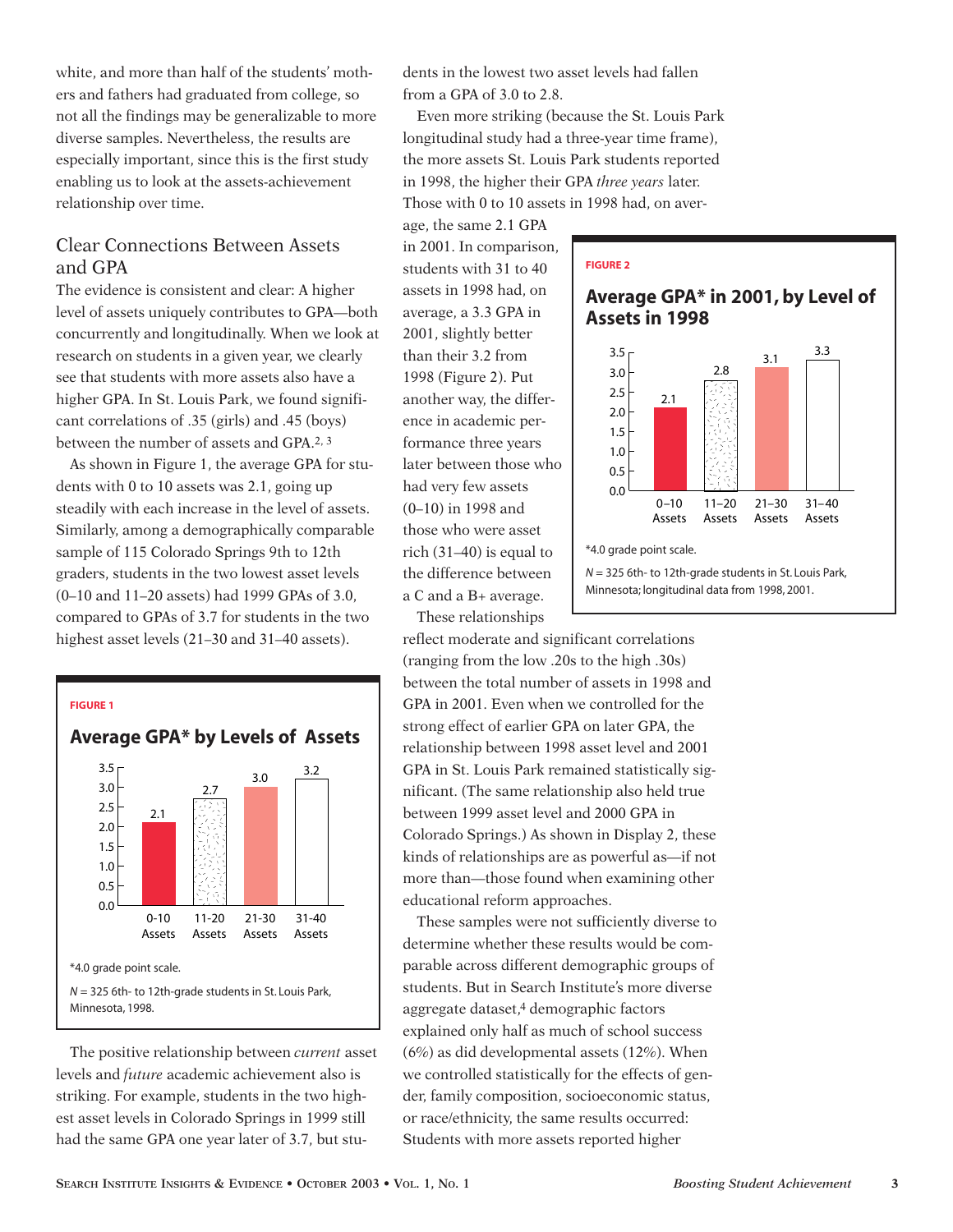#### **DISPLAY 2**

# **Comparing the Power of Developmental Assets to Other Education Reform Strategies**

The strength of the statistical relationships between developmental assets and academic achievement is similar to—or better than—the research findings on other educational practices and reform efforts. For example, the most comprehensive meta-analysis to date of comprehensive "whole school" reform studied the effects of 29 widely used models, such as Success for All and the Comer School Development Program. Across 232 studies, the researchers found statistically significant but small average effects (*d* = .15) of reforms on achievement test scores. The effect of reforms, about one eighth of a standard deviation, translates to 2.5 normal curve equivalents on a percentile basis. This is roughly the same as someone moving from the 70th percentile to the 73rd, an improvement, but certainly not a dramatic one.\* The students in our two longitudinal samples were not as diverse as students in that much larger sampling of studies, and this might partially explain our more positive results. However, the patterns relating developmental assets to higher achievement appear to hold across demographic groups. The difference we found in St. Louis Park mean GPA between the highest and lowest asset levels, concurrently and longitudinally, translated to an effect size of 1.5, a remarkable 10 times greater effect for assets than for the typical education reform strategy noted above.

It is also important to remember that even small statistical effects can have powerful "effects" in real lives. The correlation between use of aspirin and reduced death due to heart attack is just .02, between antihypertensive medication and reduced stroke is just .03, and between parental divorce and later child well-being is only .09.\*\* Yet the identification of these kinds of relationships has led to important social and medical advancements.

The positive relationship of developmental assets to achievement has significant practical implications. Few would argue against implementing practices that could double or triple students' odds of having a B+ or higher GPA three years later, or that could, over those three years, help C students become B+ students. Those are among the relationships we found between assets and GPA over time.

\* Borman, G. D., Hewes, G. M., Overman, L. T., & Brown, S. (2002). *Comprehensive school reform and student achievement: A meta-analysis.* Baltimore: Johns Hopkins University, Center on the Education of Students Placed At Risk.

\*\* Meyer, G. J., Finn, S. E., Eyde, L. D., Kay, G. G., Moreland, K. L., Dies, R. R., Eisman, E. J., Kubiszyn, T. W., & Reed, G. M. (2001). Psychological testing and psychological assessment: A review of evidence and issues. *American Psychologist, 56,* 128–165.

grades. These findings suggest that assets may contribute more to achievement than factors such as gender, family composition, socioeconomic status, or race/ethnicity.

# Promising Link to Standardized Test **Scores**

More research is needed to understand the relationship between developmental assets and standardized test scores, but initial results indicate that levels of developmental assets may also contribute to improved test scores. Here is what has been found to date:

- In Jackson County, Michigan, there was a significant positive correlation  $(r = .22)$  between level of developmental assets and Michigan Educational Assessment Program (MEAP) science scores among 8th graders (but not among 7th graders).5
- In a study of planned asset building in four elementary and middle schools in Orange County, California, elementary students (but not middle school students) in schools that intentionally targeted several assets had significantly higher Academic Performance Index (API) scores in spring 2002 than they did in 2000. Students in schools not intentionally building assets did not increase their test scores.<sup>6</sup>
- In a 2000 study of 154 California middle and high schools, the greater a school's proportion of students ranking "high" in the assets of caring relationships, high expectations, and meaningful participation across the family, school, community, and peer environments, the higher the mean API test score for that school's students.7

# When Assets Increase, Does GPA Increase?

In addition to finding positive relationships between developmental assets and actual student achievement at a given point in time, these new studies offer the first longitudinal research on developmental assets, allowing us to look at what happens to academic performance when students' asset levels change. And although the current samples are limited in size, multiple analyses point to increases in developmental assets making an important difference in students' aca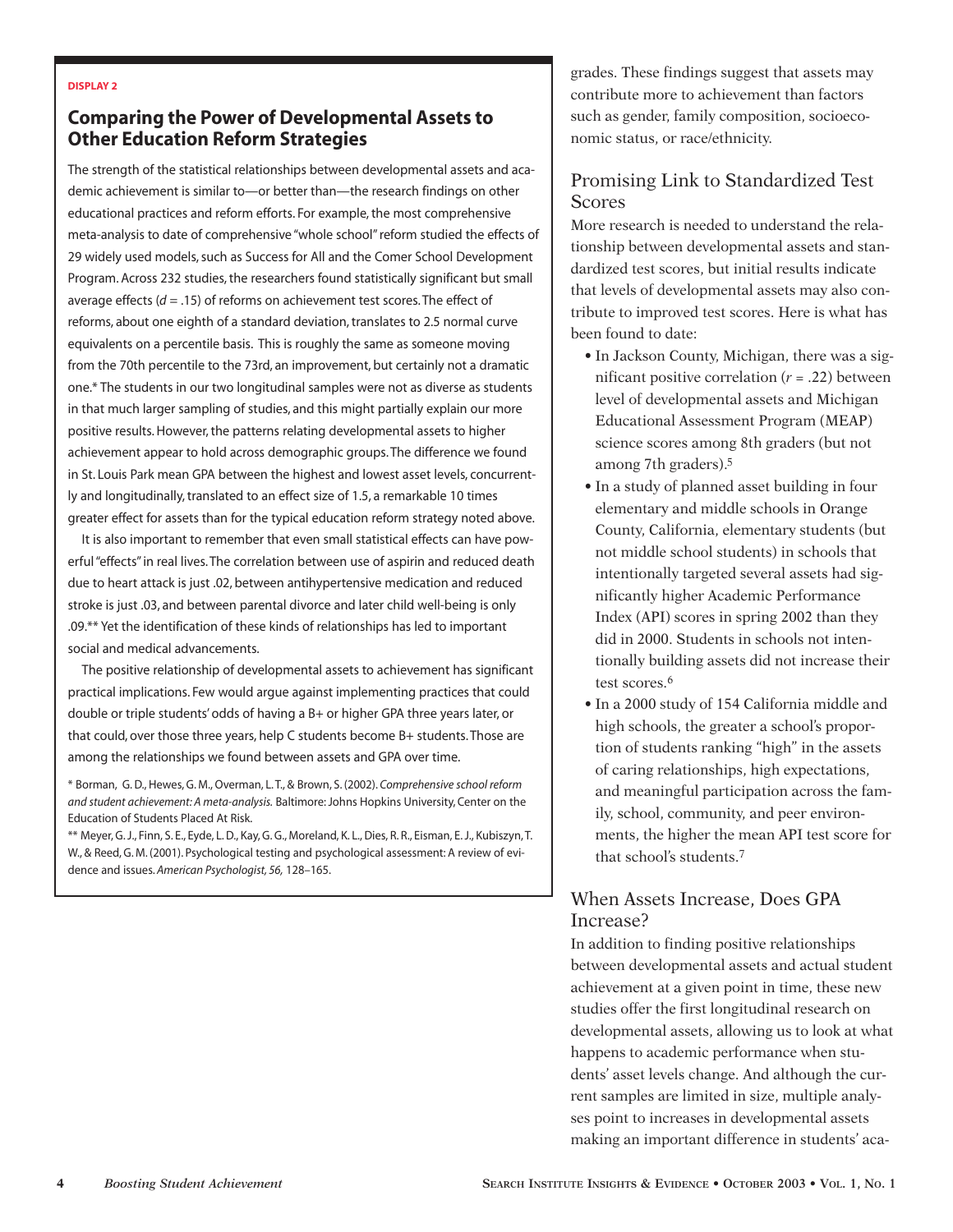demic achievement across time.

It is important, first, to understand that it is common for young people to experience an overall decline in assets as they move from elementary school to middle school and into high school. This reality reflects the fact that adolescence is a time of significant change and adjustment for most youth.

So what happens to students' academic achievement as they grow older and their asset levels change? The St. Louis Park longitudinal data from 1998 (when students were in grades 7– 9) to 2001 (when students were in grades 10–12) show the following;

- Those students whose asset levels *remained stable* (35% of students) or *increased* (24%) had significantly higher mean GPAs in 2001 than students who declined in their assets (3.0 vs. 2.8). For example, we can derive from Figure 3 that, for each increase of one asset over time, students' GPAs went up one fifth of a grade point. An increase of five assets over several years then, would translate to a full grade point on a 4-point scale.
- Students whose assets *decreased* across those three years (41% of students) were twice as likely to also go down in GPA as students

### **FIGURE 3**

**Relationship Between Change in Assets and Change in GPA\* from 1997 Through 2001**



\* 4.0 grade point scale.

*N* = 370 6th–8th graders in St. Louis Park, Minnesota, followed through 10th–12th grades. Markers represent years (1997, 1998, 1999, 2000, 2001). Vertical (assets) and horizontal axis (GPA) numbers are estimated means based on intercept and slope values from growth curve models.

**The difference in academic performance three years later between those who had very few assets and those who were asset rich is equal to the difference between a C and a B+ average.**

whose level of assets remained stable or increased.8

These findings are particularly important because overall GPA is a quite "stable" factor in research. If students have high GPAs one year, the odds are great that they will have high GPAs in future years. For example, St. Louis Park students were four times as likely to have a high GPA in 2001 if they had a high GPA in 1998. Thus, any significant changes in GPA are noteworthy simply because they suggest that something has changed (either positively or negatively) to override the expected stability in GPA.

It is notable, then, that experiencing particular assets can double or triple the odds of students having higher GPAs over time. For example, students who experienced particular clusters of assets in 1998 (including achievement motivation, school engagement, youth programs, other adult relationships, and community service) were two to three times more likely to have high GPAs (B+ or greater) three years later than students who didn't experience those assets.

# Does Intervention Make a Difference?

More research is needed to clarify the kinds of experiences that led to these reported changes in developmental assets. However, an independent evaluation by the Minnesota Institute of Public Health of an asset-based intervention at the 9thgrade level in St. Louis Park shows promising evidence that a comprehensive, asset-based intervention can have a significant impact on student achievement, measured in this study by the percentages of students receiving failing grades. Among the asset-based interventions the district implemented were:

• Trained all teachers and other staff in developmental assets, asset-building principles, and the program components, including a two-day training before the school year and one-hour training sessions each month throughout the school year;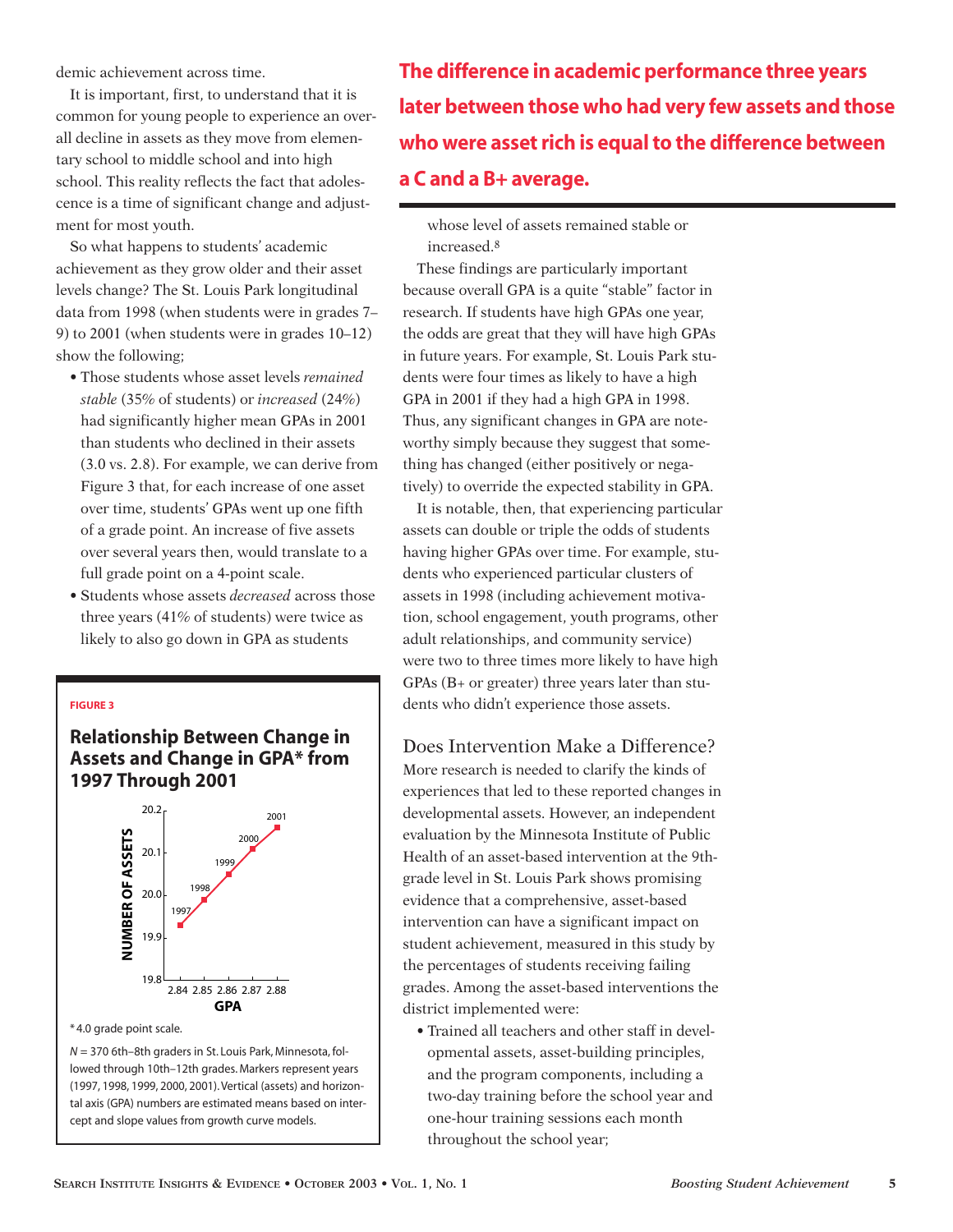- Reduced class size to under 30 students and reorganized classes into blocks to build stronger relationships between students and staff;
- Implemented an "I Time" component—a 30 minute time for all 9th graders each week to concentrate on team building, communication skills, social competencies, chemical health, and related topics;
- Developed clear norms and expectations, including establishment of clear boundaries regarding attendance to ensure that students were in school and in class; and
- Increased coordination between teachers, staff, and a social worker to ensure that school personnel were aware of every student's situation. When issues arose, coordinated responses ensured that needs were met in a timely manner.

Over the three-year project evaluation, the percentage of students receiving either one or two (or more) F's decreased by half from spring 1999 to fall 2002. In the baseline data (gathered as the program was being launched), 44% of the 343 9th-grade students received at least one F. In the fall 2002 evaluation, 20% of that year's 9th graders received F's. And the percentage receiving two or more F's dropped from 18% (71 students) to 9% (32 students).9, 10

# Assets and Achievement Across Student Diversities

The federal No Child Left Behind (NCLB) Act of 2001 requires schools to report on achievement based on race, ethnicity, gender, English language proficiency, migrant status, disability status, and low-income status.11 So the important question of whether the relationships between developmental assets and student achievement hold true across various subgroups of students takes on added urgency now, as schools will be held accountable for improving outcomes. If the asset-achievement link is similar across student groups, it would suggest that asset building could become an important strategy for meeting NCLB targets.12

While data are not available to address all the specific groups identified in the legislation, the relationships between assets and achievement do appear to hold true across all groups for which

data are available. All groups of students benefit from assets.

**Gender—**The relationship between assets and GPA is similar for females and males, both concurrently and longitudinally. That is, the more assets females and males experience, the more likely they are to have higher GPAs. This relationship may be stronger for males than females,<sup>13</sup> and the gap in achievement (especially in math) narrows between the genders the more assets young people report. For example, boys at high asset levels have GPAs close to those of high-asset girls, and girls at high asset levels have math grades close to those of high-asset boys. At lower asset levels, however, the stereotypical differences persist, with boys having lower GPAs and girls having lower math grades.14

**Family income—**Evidence is plentiful that family poverty is an important predictor of not doing well in school.15 An important question, then, is whether students from low-income families do better in school when they experience more developmental assets.

It appears that developmental assets may play an important role in helping low-income students succeed in school. A commonly used indicator of family income in youth surveys is mother's education. (Youth are much more likely to be accurate about their mother's education than they are about the family's income level.) In the Search Institute aggregate sample, students whose mothers had only a high school education or less and those whose mothers had at least some college were equally likely to experience school success (getting mostly A's) if they experienced the same level of assets.

In the St. Louis Park sample, 1998 assets were similarly related to 1998 GPA and 2001 GPA, for students whose mothers had only a high school education as well as for those whose mothers had at least some college. The overall correlation between the number of assets in 1998 and GPA in 2001 was larger for students whose mothers had only a high school education or less (.40) than it was for students whose mothers had at least some college (.26).

With the St. Louis Park sample, we are also able to examine developmental assets in light of students' eligibility for free and reduced-price lunches. Although the sample is small (about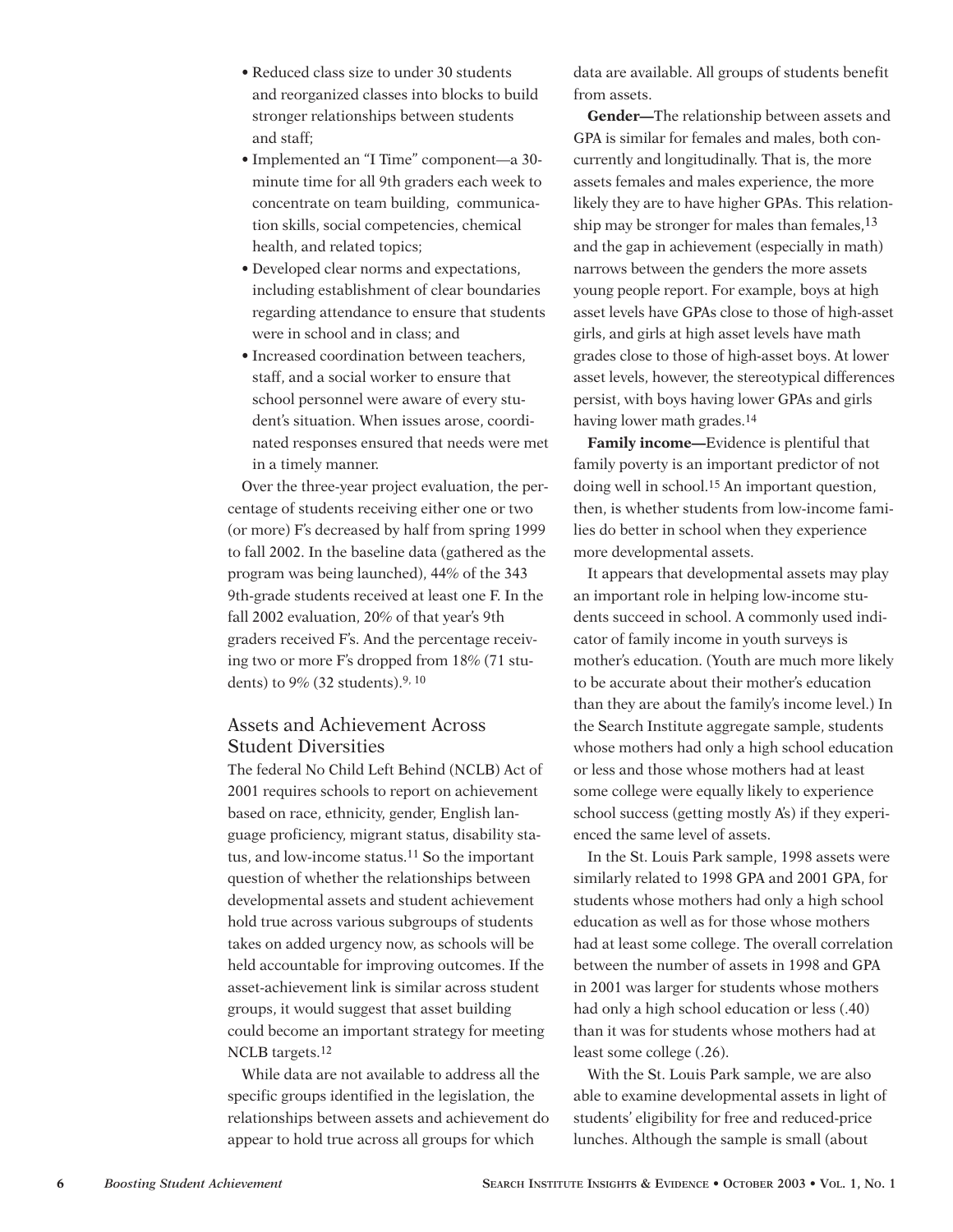12% of the students surveyed), the findings are striking (Figure 4). In this study, low-income students were dramatically more likely to do well in school and avoid school problems if they experienced more developmental assets. For example, more than half of the low-income students with 0 to 10 assets reported trouble in school, whereas none of the low-income students with high assets  $(31–40, n = 16)$  reported having trouble in school (defined as skipping school two or more times in the past month and having below a C average).

A 2000 study of 429 economically poor Hispanic and African American students in an urban Houston high school (85% eligible for free or reduced-price lunches) found similar patterns: Students at successively higher asset levels had 24% to 52% more indicators of thriving, including getting mostly A's, than students at lower

asset levels. In addition, students with low levels of assets (0–10) were 7 times more likely to skip school frequently and have below C averages than students with above average levels of assets (21–30).16 If confirmed in other studies, this finding will have profound implications for how communities engage with low-income youth and families to build assets and improve lifelong outcomes.

### **Race/ethnicity—**

Taken as a whole, developmental assets appear to contribute similarly to school success across racial/ethnic groups of

- High-asset *African American* students are 4.2 times as likely to be successful in school as low-asset African American students.
- High-asset *Asian American* students are 7.9 times as likely to be successful in school as low-asset Asian American students.
- High-asset *Hispanic American* students are 8.7 times as likely to be successful in school as low-asset Hispanic American students.
- High-asset *Native American* students are 4.7 times as likely to be successful in school as low-asset Native American students.
- High-asset *white* students are 11.6 times as likely to be successful in school as low-asset white students.
- High-asset *multiracial* students are 8.0 times as likely to be successful in school as lowasset multiracial students.

## **FIGURE 4**



**The Power of Assets for School Success Among Low-Income Students\***

\* Low-income students are those who are eligible for free or reduced-price lunches.

- \*\* Succeeding in school is measured by those who say they get mostly A's on their report card.
- \*\*\* Having problems in school includes self-reported truancy (skipping classes or school) and below a C average.

*N* = 195 students out of 1,600 6th- to 12th-grade students in the 2001 survey administration in St. Louis Park, Minnesota (the longitudinal sample drawn on in the body of this article was a subset of 370 students followed from 1997 through 2001).

students. While sample sizes for specific racial/ethnic groups are too small in the current longitudinal studies to draw firm conclusions, analyses of the aggregate Search Institute dataset show that students with high levels of assets (31–40) are about 5 to 12 times as likely as those with few assets (0–10) to be successful in school (based on self-report of getting mostly A's on report cards):

**Family composition—**Amid the ongoing policy discussions surrounding single-parent families and family composition, an important question often remains unanswered: If a young person is part of a single-parent family, what can be done to help her or him be successful in school? The emerging evidence suggests that building a strong foundation of developmental assets may be part of the solution.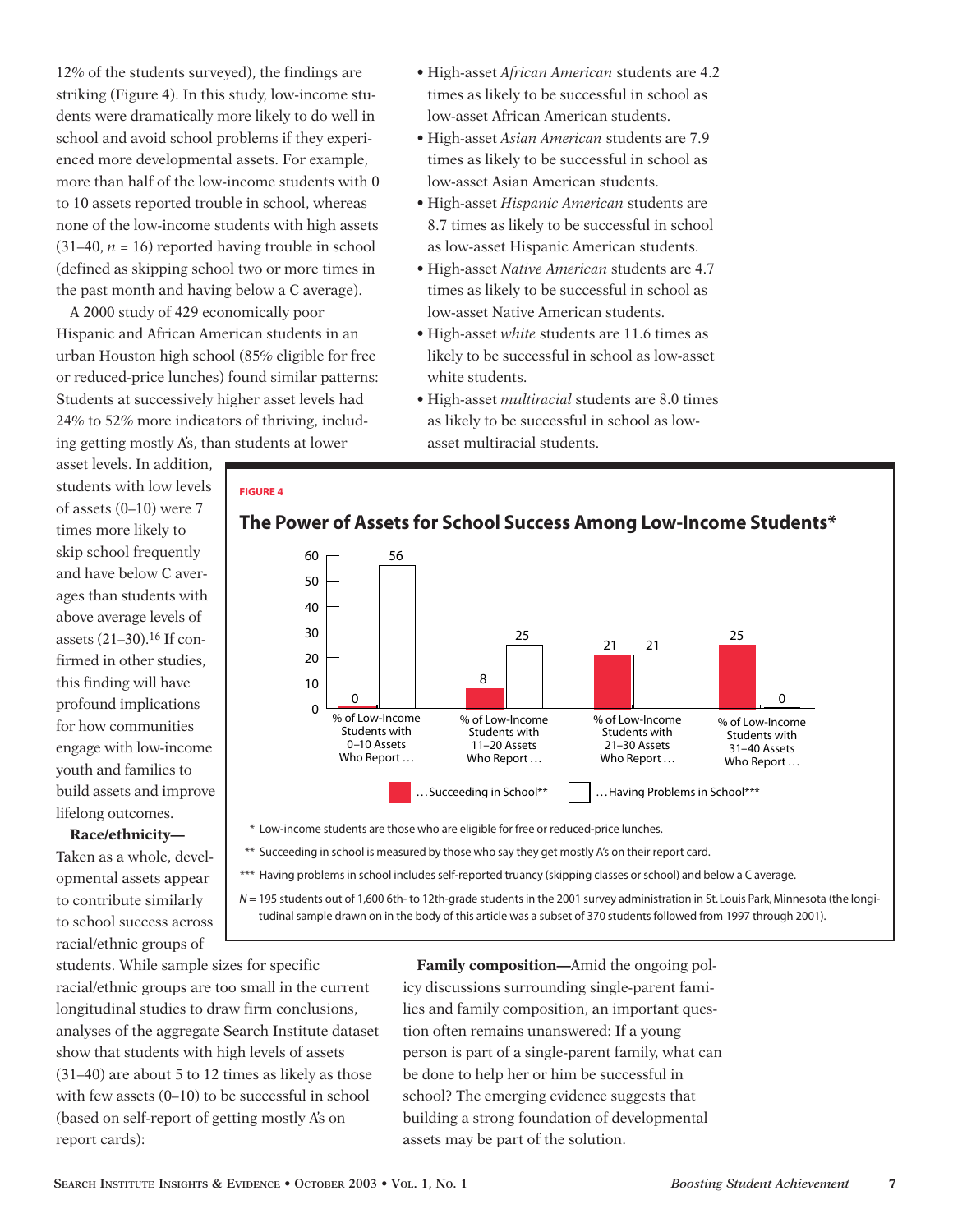**In the midst of the current focus on accountability, developmental assets may serve as a reminder that boosting student achievement is, yes, about achievement. But it is also about boosting students to be successful in their overall growth and development.**

> In the St. Louis Park longitudinal study, the level of assets was significantly related to GPA, concurrently as well as longitudinally for students both in two-parent families and other families, especially for two-parent families (correlation of .40 versus .29 across three years longitudinally).

> It is striking to note that high-asset youth in single-parent families in St. Louis Park are 13 times more likely to report succeeding in school than those with 0 to 10 assets. Furthermore, while 42% of low-asset youth from single-parent families report frequent skipping of school and below C averages, none of the high-asset youth from single-parent families reported having similar problems. If these results occur in other studies, they highlight the potential for dramatically increasing academic success among those students who are often considered to be at high risk for underachievement or failure.

# What's Still Needed

These new insights from several small studies begin to answer key questions about assets and achievement. But we need to learn more, which requires the following:

- Examining these questions with larger, more diverse samples of students, studied over time, to better understand how developmental assets affect the achievement trajectories of different groups of students. We especially need more study of the promising emerging hypothesis that asset building may help reduce persistent achievement gaps across gender and differing racial/ethnic and socioeconomic groups.
- Researching more fully the links between assets and standardized tests to clarify the promising but inconclusive evidence to date.
- Following students in districts implementing asset building from kindergarten through grade 12 to better understand how asset building affects achievement, not just in

middle and high school, but across all school-age years.

- Exploring how asset-building strategies can be infused to strengthen classroom practices and curriculum and instruction in order to further strengthen the already apparent link between assets and achievement.17
- Studying both the relationship between developmental assets and achievement and exactly what schools and communities are doing to get those results, so that the implications for suggesting policy and program changes become clearer.

# Implications for Policy and Practice

These latest findings offer the strongest evidence to date of how developmental assets contribute to the twin goals of promoting academic achievement and equity in achievement across student groups. Building developmental assets clearly merits consideration as one of the strategies districts and communities can use to positively affect achievement. Such an approach does not require a specific curriculum or program package, but focuses on infusing asset-building approaches into the school community. Some themes of this transformation process include:

- An emphasis on transforming relationships and infusing asset-building practices into existing curriculum and instruction has the potential of making asset building less expensive than other "whole school" reforms that are more programmatic.
- Asset building can reinvigorate staff sense of purpose and mission and promote the collective belief of teachers that they can make a difference for all students, which is critical for achievement gains.18 Too often, teachers alone are charged with the responsibility for academic achievement, then blamed when achievement is less than desired. In contrast, asset building taps the responsibility and potential of all school staff, parents,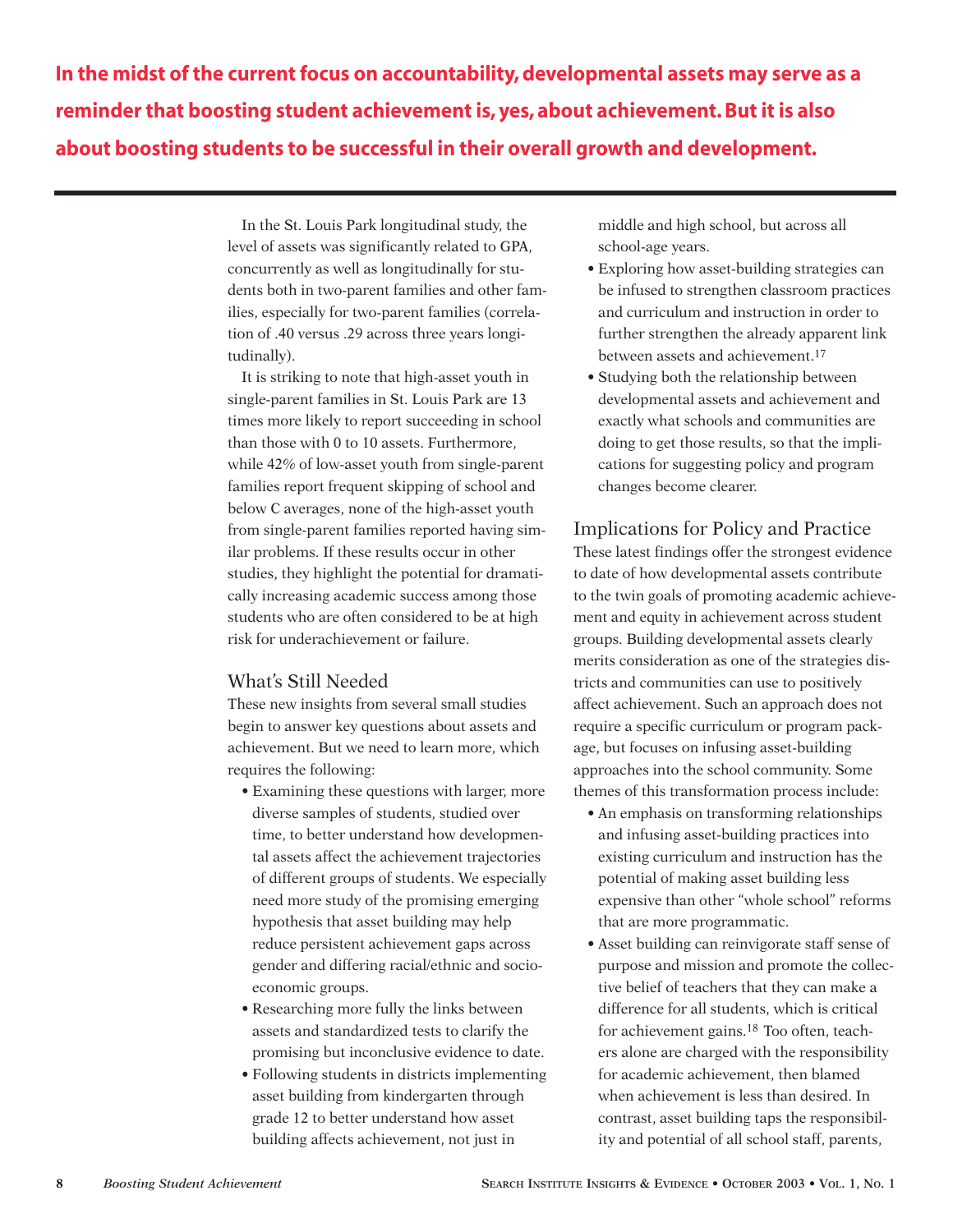community residents, and students themselves for being committed to school success.

• Because asset building encompasses all dimensions and contexts of young people's lives, schools that use the asset approach necessarily are helped to strengthen their relationships with students' families and their partnerships with other community resources. These impacts positively affect achievement, but also more generally promote a healthier community and quality of life for all.

Asset-building and traditional school reform strategies are not mutually exclusive. Integrating both approaches into a new paradigm can have a multiplier effect, in that some classic educational reforms may take root better in an asset-building school community. For example, many districts institute special programs to help students transition from elementary to middle school, or from middle school to high school. Progress toward goals such as boosting students' study skills and preparing them for more demanding curriculum can be strengthened through explicit focus on building assets such as caring relationships among those students and school staff, parent involvement, high expectations, significant participation in cocurricular activities, and opportunities to develop decision-making skills. In the same way, cooperative learning strategies and team teaching of interdisciplinary curriculum can be enhanced through intentional focus on building assets such as youth as resources, service to others, positive peer influence, the values of caring and responsibility, and skills such as interpersonal and cultural competence.

Asset building is not about adding one more thing to teachers' and administrators' already full plates. It is about giving added developmental focus and intentionality to all the areas schools already deal with, from curriculum and instruction, to school organization, cocurricular programs, community partnerships, and support services. It's not about adding a six-week "assets" unit somewhere in the curriculum. It's about infusing asset building into all that schools are already responsible for doing. Ironically, the net result of a school community's more intentionally building students' assets may be to lighten educators' loads by better promoting the conditions for learning, including student motivation,

clarity of mission, school staff passion and collegiality, and parent and community involvement and support.19

# Conclusion

The New York State Board of Regents recently underscored that academic achievement and personal development are not in competition. Rather, they are "compatible, complementary, and mutually supportive" and standards-focused schools must be responsible not just for students' intellectual and educational development, but also for their personal, social, emotional, and physical development.20 In other words, in the midst of the current focus on accountability, developmental assets may serve as a reminder that boosting student achievement is, yes, about achievement. But it is also about boosting students to be successful in their overall growth and development.

These new findings suggest that an emphasis on overall development—captured here by the framework of developmental assets—may actually have as much or more positive impact on academic outcomes in the long run as more obvious and traditional strategies for boosting achievement, such as emphasizing task mastery, requiring higher teacher certification standards, and using high-stakes testing to track achievement. Further, asset building may enhance or multiply the impact of these and other strategies. Thus, the complementary strategy of building developmental assets does not preclude or replace those efforts, but focuses on human development as a core process in promoting student achievement.

Developmental assets play an important role in increasing student achievement across all groups of students. Thus, asset building is a bona fide achievement strategy—an additional and complementary approach based on emerging scientific evidence. The data reviewed here suggest that the benefits to students, their families, schools, and communities are likely to be realized both in the short term and in years to come.

*By Peter C. Scales, Ph.D., and Eugene C. Roehlkepartain, with analyses and contributions from Karen Bartig, Peter L. Benson, Ph.D., Arturo Sesma Jr., Ph.D., and Manfred van Dulmen, Ph.D.*